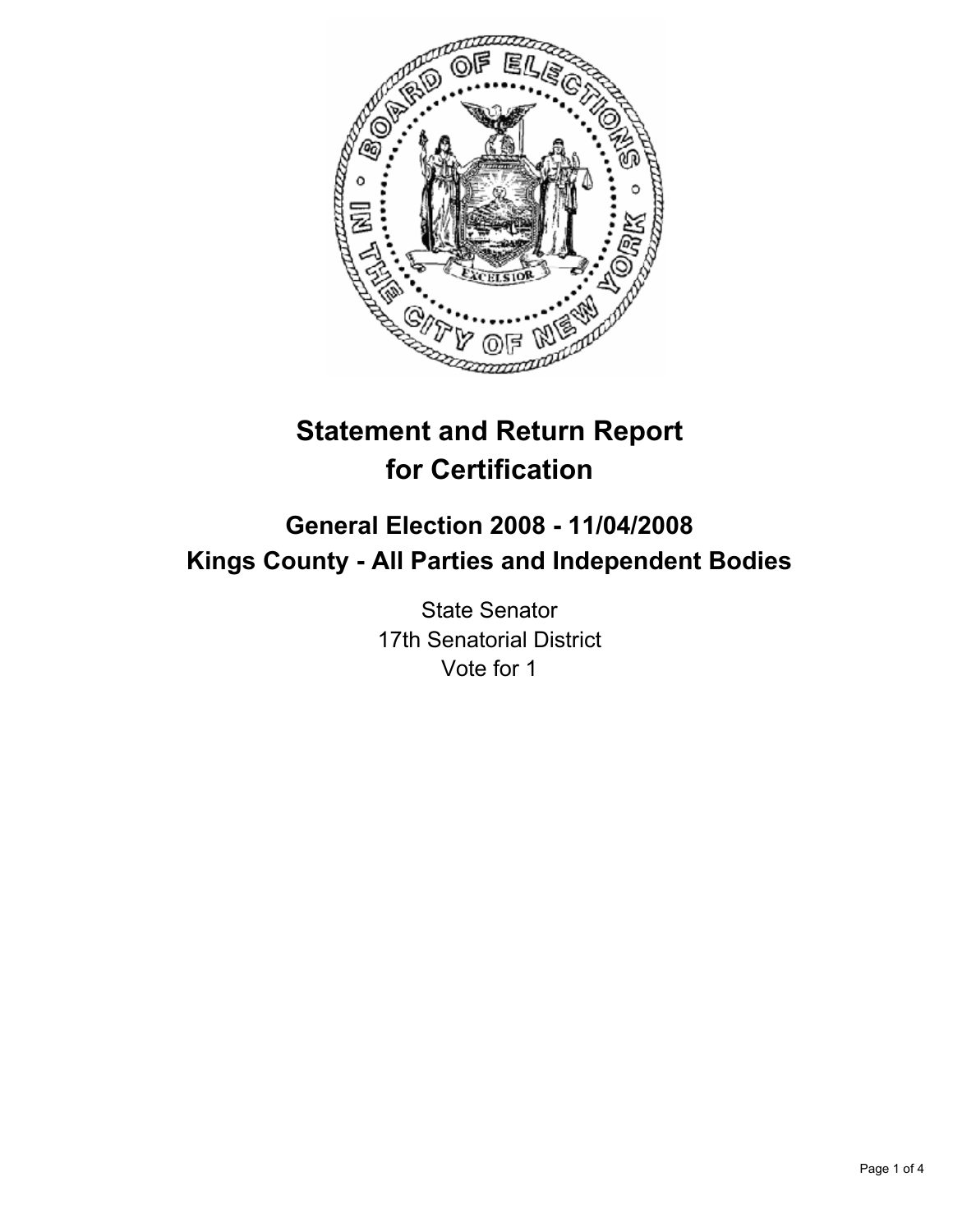

## **Assembly District 40**

| PUBLIC COUNTER                   | 1,827 |
|----------------------------------|-------|
| <b>EMERGENCY</b>                 |       |
| ABSENTEE/MILITARY                | 20    |
| <b>AFFIDAVIT</b>                 | 131   |
| <b>Total Ballots</b>             | 1,990 |
| MARTIN MALAVE-DILAN (DEMOCRATIC) | 1,251 |
| VICTOR C GUARINO (REPUBLICAN)    | 40    |
| VICTOR C GUARINO (CONSERVATIVE)  | 2     |
| <b>Total Votes</b>               | 1,293 |
| Unrecorded                       | 697   |

## **Assembly District 50**

| PUBLIC COUNTER                   | 16,690 |  |
|----------------------------------|--------|--|
| <b>EMERGENCY</b>                 | 487    |  |
| ABSENTEE/MILITARY                | 530    |  |
| AFFIDAVIT                        | 934    |  |
| <b>Total Ballots</b>             | 18,766 |  |
| MARTIN MALAVE-DILAN (DEMOCRATIC) | 11,899 |  |
| VICTOR C GUARINO (REPUBLICAN)    | 1,605  |  |
| VICTOR C GUARINO (CONSERVATIVE)  | 157    |  |
| <b>Total Votes</b>               | 13,661 |  |
| Unrecorded                       | 5.105  |  |

#### **Assembly District 53**

| <b>PUBLIC COUNTER</b>            | 33,825 |
|----------------------------------|--------|
| <b>EMERGENCY</b>                 | 437    |
| ABSENTEE/MILITARY                | 627    |
| AFFIDAVIT                        | 1,879  |
| <b>Total Ballots</b>             | 36,896 |
| MARTIN MALAVE-DILAN (DEMOCRATIC) | 24,037 |
| VICTOR C GUARINO (REPUBLICAN)    | 1,564  |
| VICTOR C GUARINO (CONSERVATIVE)  | 172    |
| MATT COWHERD (WRITE-IN)          |        |
| <b>Total Votes</b>               | 25,774 |
| Unrecorded                       | 11,122 |

#### **Assembly District 54**

| <b>PUBLIC COUNTER</b>            | 22,580 |
|----------------------------------|--------|
| <b>EMERGENCY</b>                 | 254    |
| ABSENTEE/MILITARY                | 283    |
| AFFIDAVIT                        | 1,621  |
| <b>Total Ballots</b>             | 24,783 |
| MARTIN MALAVE-DILAN (DEMOCRATIC) | 15,824 |
| VICTOR C GUARINO (REPUBLICAN)    | 824    |
| VICTOR C GUARINO (CONSERVATIVE)  | 112    |
| <b>JASON MCMAHON (WRITE-IN)</b>  |        |
| <b>Total Votes</b>               | 16,761 |
| Unrecorded                       | 8.022  |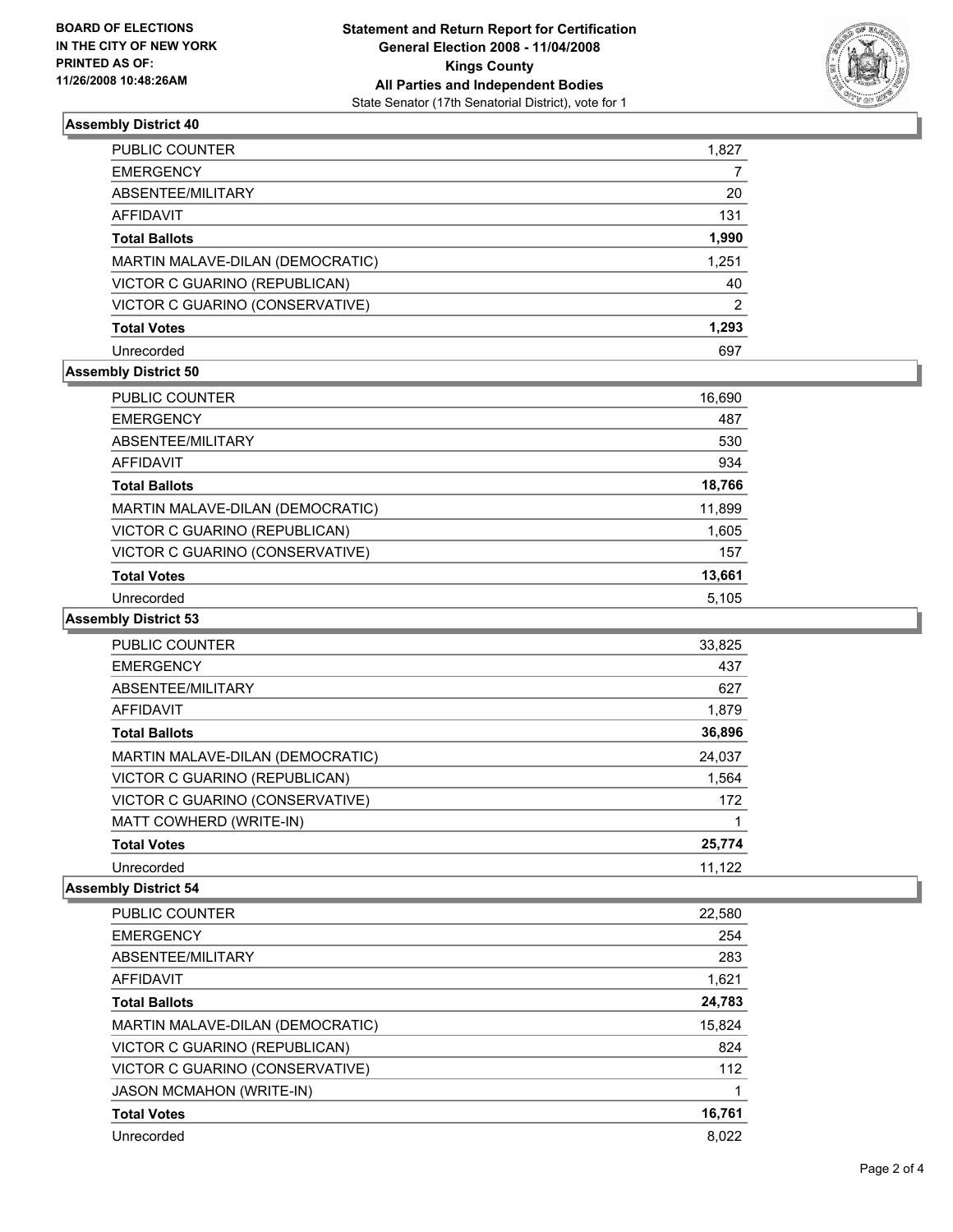

## **Assembly District 55**

| PUBLIC COUNTER                   | 4,566 |
|----------------------------------|-------|
| <b>EMERGENCY</b>                 | 6     |
| ABSENTEE/MILITARY                | 86    |
| AFFIDAVIT                        | 410   |
| <b>Total Ballots</b>             | 5,074 |
| MARTIN MALAVE-DILAN (DEMOCRATIC) | 3,236 |
| VICTOR C GUARINO (REPUBLICAN)    | 135   |
| VICTOR C GUARINO (CONSERVATIVE)  | 17    |
| <b>Total Votes</b>               | 3,388 |
| Unrecorded                       | 1.686 |

## **Assembly District 56**

| PUBLIC COUNTER                   | 1,980 |
|----------------------------------|-------|
| <b>EMERGENCY</b>                 | 4     |
| ABSENTEE/MILITARY                | 30    |
| AFFIDAVIT                        | 85    |
| <b>Total Ballots</b>             | 2,102 |
| MARTIN MALAVE-DILAN (DEMOCRATIC) | 1,447 |
| VICTOR C GUARINO (REPUBLICAN)    | 33    |
| VICTOR C GUARINO (CONSERVATIVE)  | 3     |
| <b>Total Votes</b>               | 1,483 |
| Unrecorded                       | 619   |

## **Assembly District 57**

| PUBLIC COUNTER                   | 91  |  |
|----------------------------------|-----|--|
| <b>EMERGENCY</b>                 |     |  |
| ABSENTEE/MILITARY                | 5   |  |
| AFFIDAVIT                        | 5   |  |
| <b>Total Ballots</b>             | 104 |  |
| MARTIN MALAVE-DILAN (DEMOCRATIC) | 68  |  |
| VICTOR C GUARINO (REPUBLICAN)    | 3   |  |
| VICTOR C GUARINO (CONSERVATIVE)  |     |  |
| <b>Total Votes</b>               | 71  |  |
| Unrecorded                       | 33  |  |